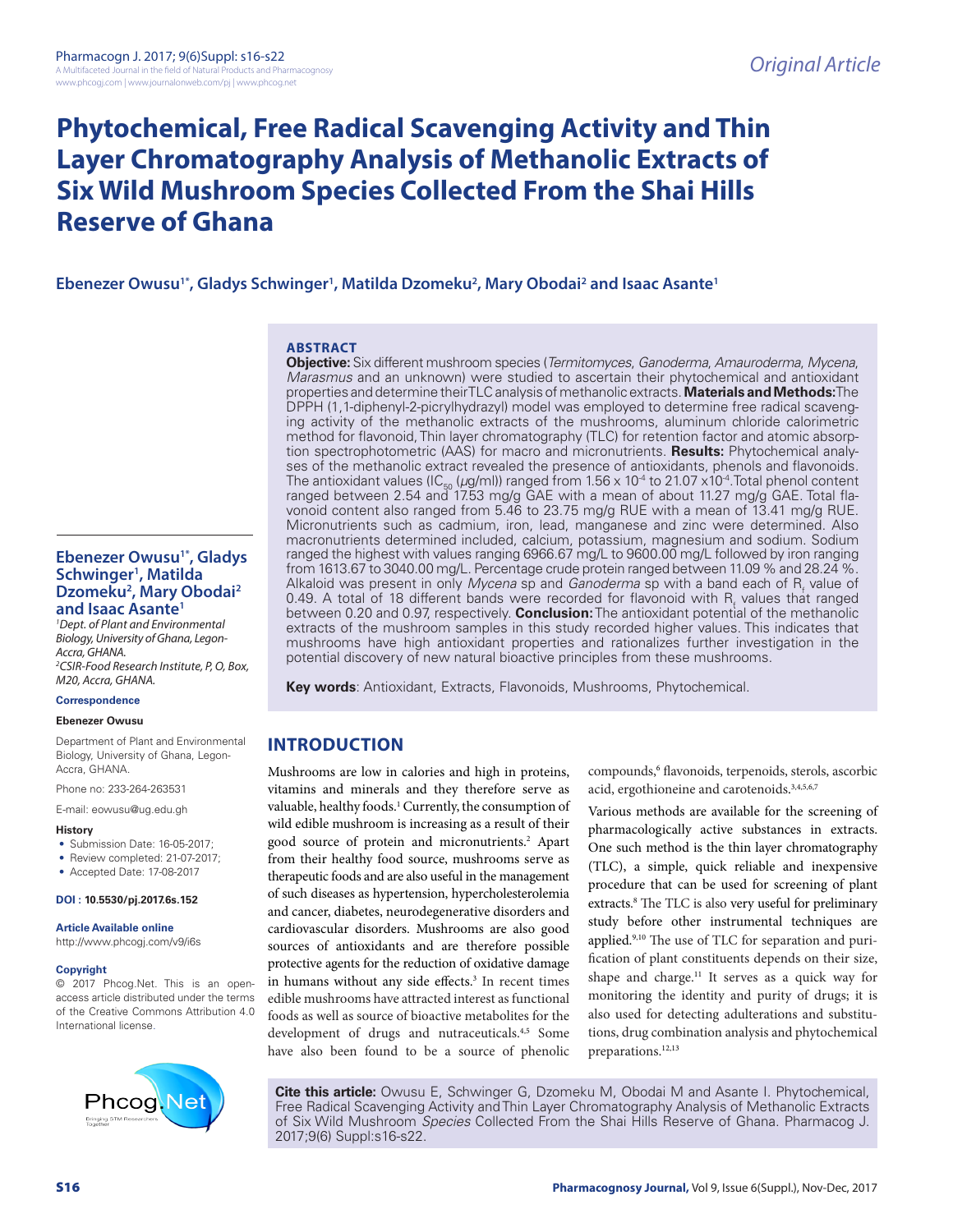The aim of this study was to characterize mushroom species collected from Shai Hills Reserve in Ghana on the basis of their nutrient content, phytochemical constituents and antioxidant potentials.

# **MATERIALS AND METHODS**

## Sample collection

Mushroom samples were collected from the Shai Hills Reserve in Ghana in 2014. These were collected in brown large envelopes and identified using cultural and morphological characteristics.<sup>14,15</sup> The samples were later sun-dried and kept in the freezer until ready for use.

## Preparation of sample

Mushroom samples were prepared by following a modified approach.<sup>16</sup> The mushrooms were lyophilized (Labconco, Missouri) and pulverized into fine powder. Ten grams of the pulverized samples was extracted with 100 ml of methanol at 25°C at 20 g for 24 hours and filtered through Whatman No. 1 filter paper. The residue was extracted with two additional 100 ml portions of methanol as described above and combined ethanolic extracts were concentrated under reduced pressure below 40°C to obtain the crude extract. The crude extracts were re-dissolved in methanol at concentration 20 mg/ml and stored at 4°C for further analyses.

# Antioxidant Activity (DPPH Free Radical Scavenging Activity) of Methanolic Extract

The diluted working solutions of the test extracts were prepared in methanol. Accurately 100 μl of test samples (0.6-20.0 mg/ml) in methanol was added with 5 μl DPPH solution in 96-well microtitter plates. An amount of 0.002% DPPH was prepared in methanol. One microliter of this solution was mixed with 1 ml of sample solution and the standard solution to be tested separately. These solution mixtures were kept in the dark for 20 min and optical density was measured at 517 nm using a spectrophotometer against methanol. The blank was used as 1 ml of methanol with 1 ml of DPPH solution (0.002%). The optical density was recorded and percent of inhibition was calculated using the formula given below.

Percent inhibition of DPPH activity =  $(A-B/A) \times 100$  where A is optical density of the blank and B is optical density of the sample.

# Statistics and  $IC_{50}$

Decolorization was plotted against the sample extract concentration and a linear regression curve was established in order to calculate  $IC_{50} (\mu g/ml)$ , which is the amount of sample required to decrease the absorbance of the DPPH free radical by 50%. All the analyses were carried out in triplicate and the results expressed as mean  $\pm$  SD. Statistical analyses were performed using SAS computer software

#### Determination of total phenol content

Total phenolic content in the methanolic extracts was determined by using Folin-Ciocalteau reagent based on modified version.<sup>17</sup> Each sample (150 μl, 10 mg/ml) was added with 1200 μl distilled water and 450 μl aqueous sodium carbonate solution. One hundred microliters of Folin-Ciocalteu reagent was added to the mixture and agitated. The mixture was allowed to stand for 90 minutes and the absorbance was measured at 760 nm by using UV/visible spectrophotometer (SpectraMax Plus384, United States). The concentration of total phenolic compounds was calculated based on standard curve of gallic acid (0.2-1.0 mg/ml) with the linear equation,  $y = 0.624x - 0.939$ , where  $R2 = 0.995$ . The results were expressed as μg of gallic acid equivalent (GAE/ μg) per gram of the extracts.

### Determination of total flavonoid content

The modified aluminum chloride colorimetric method<sup>18</sup> was used to determine flavonoid content. Mushroom extract (100 μl, 10 mg/ml) was mixed with distilled 500  $\mu$  water and sodium nitrite, NaNO<sub>2</sub> (5%, 30  $\mu$ l). The mixture was allowed to stand for 5 minutes. Aluminium chloride solution,  $\text{AlCl}_3\text{,H}_2\text{O}$  (10%, 60 µl) was added to the mixture and left for 6 minutes. Sodium hydroxide, NaOH (1M, 200 μl) and 110 μl distilled water were added to the solution and mixed well. Absorbance of the solution was measured at 510 nm (SpectraMax Plus384, United States) and the concentration of total flavonoids content was calculated based on standard curve of rutin (0.2-1.0 mg/ml) with the linear equation  $y = 0.0101x + 0.2238$ , where  $R2 = 0.9563$ . The results were expressed as μg of rutin equivalent (RE/ μg) per gram of the extracts.

## Determination of microelements and microelements

The micro and macronutrients were determined by an atomic absorption spectrophotometric (AAS) method. The samples were digested in nitric acid solution and passed through the AAS system using different lamps. Calibration was done with related minerals in different concentrations for different mineral elements.

# Determination of crude protein

An amount of 0.1 grams of the pulverized mushroom sample was weighed into labelled conical flasks and 5 ml of concentrated  $\rm{H_2SO_4}$  was added and shaken gently. The solution was placed on a preheated sand digester and after heating for a while, drops of  $H_2O_2$  was added. The solution was made to cool after which it was topped with distilled water to 100 ml mark of the volumetric flask. An amount of five milliliters of the solution was transferred into a round bottom flask, after which five milliliters of 2% boric acid solution was added. The solution was distilled in the presence of 5 ml of 40% NaOH. The distillate was against 0.1M HCl until a colour change was observed. The titre value was recorded. The procedure was repeated three times for each sample to minimize error. Percent nitrogen was calculated by using the following formula:

Nitrogen (%) = 
$$
\frac{(a-b) \times 0.01 \times 14 \times V \times 100}{1000 \times W \times aliquot pipetted}
$$

Where *a* represents titre value of sample, *b*, the titre value of the blank, *V* represents the extraction volume (100 ml) and *W* represents the weight of the sample (0.1 g). The crude protein content was estimated by multiplying the percent nitrogen value by the factor 6.25.

### Thin layer chromatography (TLC)

Methanolic extracts of mushroom samples were separated on silica gel thin layer aluminium plates of 15x5 cm with 3 mm thickness. Extracts were spotted manually using capillary tube. Solvent systems used for the separation of the following phytochemical compounds alkaloids, flavonoids, saponins and terpenes were a mixture of chloroform and diethylamine (9 : 1), a mixture of chloroform and ethylacetate (6 : 4), a mixture of chloroform : methanol : distilled water : toluene (8 : 1 : 0.5 : 0.5) and toluene, respectively. After separation of the phytochemicals compounds, reagents such as iodine and Dragendorff were used to identify the compounds. Colour of the spots was noted and retention factor (Rf ) values calculated by using the following formula:

$$
R_f = \frac{\text{Distance travelled by solute}}{\text{Distance travelled by solvent}} \times 100
$$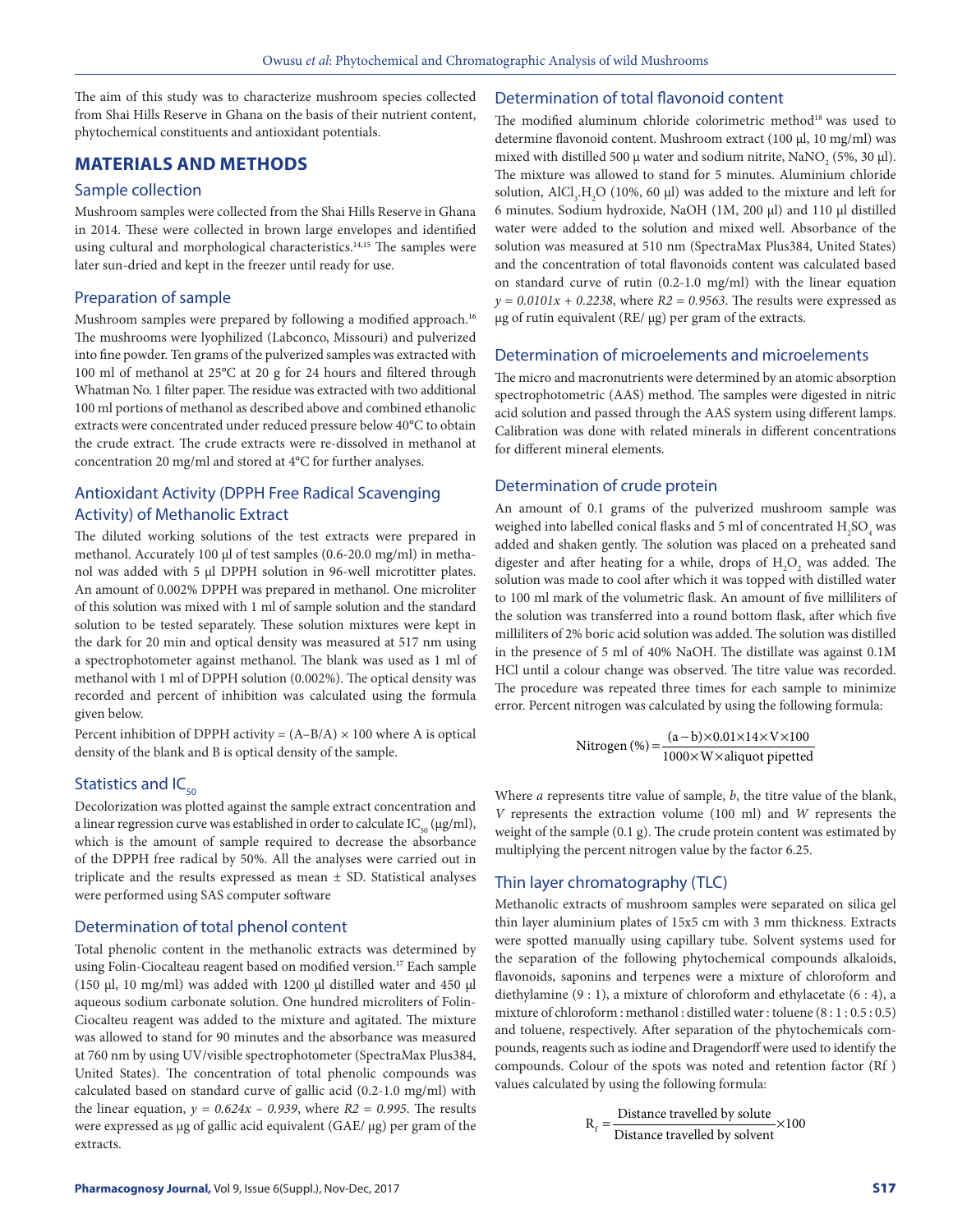## **RESULTS AND DISCUSSION**

#### Antioxidant potential

The extracts of *Ganoderma sp* showed the strongest activities for DPPH radicals and its IC<sub>50</sub> value was 1.56 x x 10<sup>-4</sup> µg/ml (Table 1). The extract for the unknown species gave the lowest activity. Moderate activity was recorded by the extracts of *Mycena* sp, *Marasmus* sp*, Termitomyces sp*  and *Amauroderma* sp.

Radical scavenging activity of mushroom samples studied by Shirmila and Radhamany<sup>3</sup> was 450 μg/ml. The antioxidant potential of the methanolic extracts of the mushroom samples in this study recorded higher values.

## Total phenol and flavonoid content

The highest total phenol content of 17.53 mg gallic acid equivalent g was recorded for *Mycena* sp. While the lowest amount was realised from the extract of *Amauroderma* sp (Table 1). Total phenol content as reported in this work is higher than those reported by Shirmila and Radhamany<sup>3</sup> who reported a total mean value of 1.901+0.011 mg GAE /g of extract.

The highest flavonoid content of 23.75 mg/g RUE was recorded by *Termitomyces* sp. whilst *Amauroderma* sp. gave the lowest amount (Table 1). Total flavonoid content reported in the current study is higher than the value reported by Shirmila and Radhamany<sup>3</sup>. They reported a value of 0.39 mg quercitin equivalent/g of extract. However the values for the current work were lower than those other researchers who reported 248+7.63 mg/g and 42.063 mg/g for total phenol and total flavonoid, respectively.19

## Micronutrient contents of mushrooms

*Amauroderma* sp had the lowest content of cadmium (2.30 mg/L) while the highest content of 8.40 mg/L was recorded by the unknown sp. (Table 2). The most abundant micronutrient was found to be iron ranging from 1613.67 mg/L to 3731.00 mg/L. Iron values in mushroom samples as reported<sup>20</sup> ranged from 568–3904 lg/g. The iron values of the present study fall within this range.

Lead was highest in extract of *Amauroderma* sp. while the lowest was recorded for *Marasmus* sp. Manganese was highest in *Marasmus* (222.00 mg/L) and lowest in *Ganoderma* sp (26.00 mg/L). Zinc was highest in the unknown sp. (81.90 mg/L) and lowest in *Amauroderma* sp. (36.97 mg/L). Zinc content of mushroom samples ranged from  $33.5-89.5$  lg/g.<sup>23</sup> Others<sup>21,22</sup> also reported values that ranged from  $29.3-158$  lg/g and  $45-188$  lg/g, respectively. There were significant differences (*P* < 0.001) among the six different mushroom species with respect to heavy metal content. The manganese content of the mushrooms studied in the present work ranged from 26 mg/L to 222.00 mg/L. However, others also reported values that ranged from 7.1-91.3 lg/g,<sup>22</sup> and values that ranged from 21.7-74.3 lg/g.<sup>23</sup>

## Macronutrients and percentage crude protein content of mushrooms

*Marasmus* sp. recorded the highest amount of calcium (900.00 mg/L) while *Termitomyces* sp. scored the lowest (127.33 mg/L) (Table 3), however other researchers recorded lower values of 0.17 to 8.80 mg/g dw<sup>1</sup>. Potassium content was highest in the unknown sp. (5633.33 mg/L) and lowest in *Amauroderma* sp. (1000.00 mg). These values were higher than those recorded by Huseyin, *et al*. (2009) which ranged from 12.6-29.1 mg/g dw. The highest amount of magnesium was recorded by the unknown sp. (754.33 mg/L) while the lowest was recorded by *Termitomyces* sp. (214.67 mg/L). The level of magnesium content reported in this work was higher than those of other researchers who reported values that ranged from 0.90 mg/g to 4.54 mg/g dw. Sodium content was highest in the unknown sp. (9600.00 mg/L).<sup>1</sup>

#### **Table 1: Free radical scavenging activity, total phenolic and total flavonoid mean content of the six mushroom species.**

| <b>Mushroom species</b> | <b>DPPH scavenging activity</b> | <b>Total Phenol</b> | <b>Total flavonoid</b> |
|-------------------------|---------------------------------|---------------------|------------------------|
|                         | $IC_{50}$ (µg/mL)               | (mg/g extract)      | (mg/g extract)         |
|                         | $(x 10^{-4})$                   | in GAE              | in RUE                 |
| <i>Marasmus</i>         | 5.6533                          | 9.34100             | 11.23500               |
| Unknown                 | 21.0667                         | 9.05200             | 12.81286               |
| Amauroderma sp.         | 7.5200                          | 2.54133             | 5.46498                |
| Mycena sp.              | 4.6867                          | 17.52800            | 9.33410                |
| Termitomyces sp.        | 5.6000                          | 16.80800            | 23.75048               |
| Ganoderma sp.           | 1.5600                          | 12.34233            | 17.87333               |
| Mean                    | 7.68                            | 11.26878            | 13.41179               |
| $\text{Lsd}_{(0.05)}$   | 1.00                            | 0.1959              | 0.0503                 |

#### **Table 2: Mean content of micronutrients in six different mushroom species from the Shai Hills**

|                       | Cadmium | <b>Iron</b> | Lead   | <b>Manganese</b> | <b>Zinc</b> |
|-----------------------|---------|-------------|--------|------------------|-------------|
| <i>Marasmus</i>       | 2.30    | 3731.00     | 99.00  | 222.00           | 62.30       |
| Unknown               | 8.40    | 1816.67     | 155.33 | 61.33            | 81.90       |
| Amauroderma sp.       | 8.00    | 3040.00     | 422.33 | 129.00           | 36.97       |
| Mycena sp.            | 5.30    | 2207.33     | 120.00 | 70.00            | 70.17       |
| Termitomyces sp.      | 7.33    | 1624.67     | 141.67 | 59.00            | 38.87       |
| Ganoderma sp.         | 7.73    | 1613.67     | 411.33 | 26.00            | 65.33       |
| Mean                  | 6.51    | 2338.89     | 224.94 | 94.56            | 59.26       |
| $\text{Lsd}_{(0.05)}$ | 0.36    | 21.93       | 35.69  | 7.22             | 3.44        |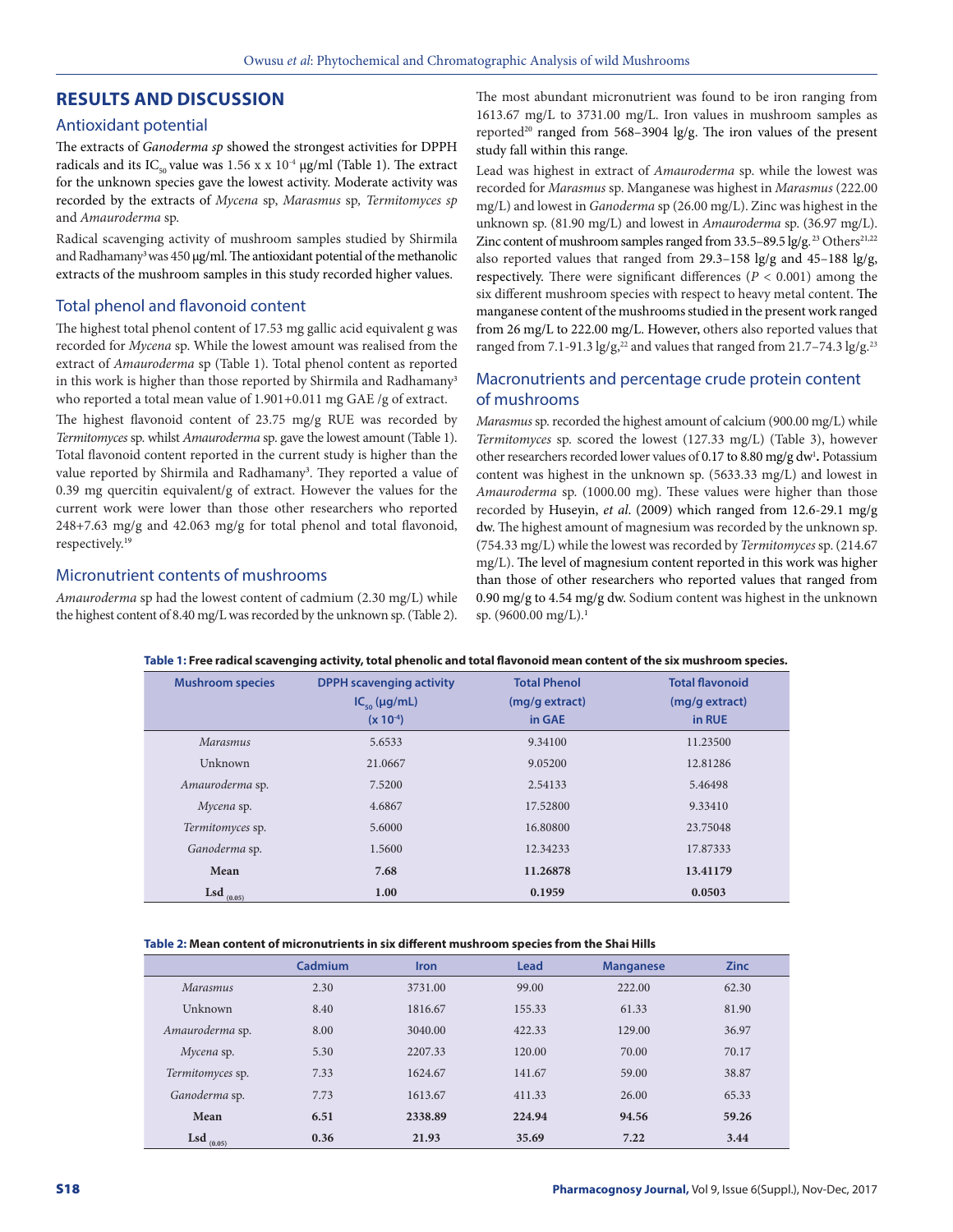|                         | Calcium | <b>Potassium</b> | <b>Magnesium</b> | Sodium  | Protein |
|-------------------------|---------|------------------|------------------|---------|---------|
| <i>Marasmus</i>         | 900.33  | 2466.67          | 612.67           | 6966.67 | 20.54   |
| Unknown                 | 813.00  | 5633.33          | 754.33           | 9600.00 | 21.24   |
| Amauroderma sp.         | 829.67  | 1000.00          | 440.67           | 7433.33 | 11.09   |
| Mycena sp.              | 389.67  | 4133.33          | 632.67           | 9333.33 | 28.24   |
| <i>Termitomyces sp.</i> | 127.33  | 4900.00          | 214.67           | 9133.33 | 21.88   |
| Ganoderma sp.           | 134.33  | 3166.67          | 439.00           | 8066.67 | 26.89   |
| Mean                    | 532.39  | 3550.00          | 515.67           | 8422.22 | 21.64   |
| <b>Lsd</b> $_{(0.05)}$  | 79.44   | 83.86            | 3.458            | 139.07  | 1.01    |

| Table 3: Mean content of macronutrient and percentage crude protein in six different mushroom species from the |  |
|----------------------------------------------------------------------------------------------------------------|--|
| <b>Shai Hills</b>                                                                                              |  |

**Table 4: TLC fingerprint for alkaloids in methanolic extracts of six different mushroom species from the Shai Hills**

| <b>Fractions</b> | R. values |        |        | Marasmus Unknown Amauroderma sp. Mycena sp. | Termitomyces sp. Ganoderma sp.<br>(nkankuma) |  |
|------------------|-----------|--------|--------|---------------------------------------------|----------------------------------------------|--|
|                  | 0.49      | $\sim$ | $\sim$ |                                             |                                              |  |

| Table 5: TLC fingerprint for flavonoids in methanolic extracts of six different mushroom species from the Shai Hills |  |  |
|----------------------------------------------------------------------------------------------------------------------|--|--|
|                                                                                                                      |  |  |

| <b>Fractions</b>             | $R_{\epsilon}$ values | <b>Marasmus</b>   | <b>Unknown</b>    | Amauroderma sp. | Mycena sp.     | Termitomyces sp.<br>(nkankuma) | Ganoderma sp. |
|------------------------------|-----------------------|-------------------|-------------------|-----------------|----------------|--------------------------------|---------------|
| $\boldsymbol{A}$             | 0.20                  | $\boldsymbol{+}$  |                   |                 |                |                                |               |
| $\, {\bf B}$                 | 0.21                  |                   |                   |                 |                |                                | $^{+}$        |
| $\mathsf C$                  | 0.22                  |                   | $\! + \!\!\!\!$   |                 |                |                                |               |
| $\mathbf D$                  | 0.23                  |                   |                   |                 | $^{+}$         |                                |               |
| $\rm EF$                     | 0.25                  |                   |                   |                 |                | $^{+}$                         |               |
| $\mathsf G$                  | 0.40                  |                   |                   | $^{+}$          |                |                                |               |
| H                            | 0.43                  |                   | $\, +$            |                 |                |                                |               |
| $\mathbf I$                  | 0.51                  |                   |                   |                 |                | $\qquad \qquad +$              |               |
| J                            | 0.63                  |                   | $\qquad \qquad +$ |                 |                | $^{+}$                         | $^{+}$        |
| $\rm K$                      | 0.70                  |                   |                   |                 |                |                                | $^{+}$        |
| $\mathbf L$                  | 0.72                  | $\qquad \qquad +$ |                   |                 |                |                                |               |
| M                            | 0.73                  |                   |                   |                 | $\! +$         |                                |               |
| $\mathbf N$                  | 0.76                  |                   |                   |                 |                |                                | $^{+}$        |
| $\circ$                      | $0.87\,$              |                   |                   |                 |                | $^{+}$                         |               |
| ${\bf P}$                    | 0.88                  |                   | $\qquad \qquad +$ |                 |                |                                |               |
| Q                            | 0.90                  |                   |                   |                 |                |                                | $^{+}$        |
| ${\bf R}$                    | 0.96                  |                   |                   |                 |                | $^{+}$                         |               |
| $\mathbf S$                  | 0.97                  |                   | $\qquad \qquad +$ |                 |                |                                |               |
| <b>Total number of bands</b> |                       | $\overline{2}$    | 5                 | 1               | $\overline{2}$ | 5                              | 5             |

The highest percentage of crude protein was recorded by *Mycena* sp. (28.24 %) and the lowest was recorded by *Amauroderma* sp. (11.09 %). There were significant differences (*P* < 0.001) among the six mushroom species with reference to the major elements and protein contents (Table 3). In a proximate and mineral composition analysis of four edible mushrooms in Nigeria, researchers reported 37% crude protein in *Termitomyces mammiformis.*<sup>24</sup>

## TLC profile for alkaloid

Alkaloid was present in only *Mycena* sp and *Ganoderma* sp with a band each of  $R_f$  value of 0.49 (Table 4).

## TLC profile for flavonoid

A total of 18 different bands were recorded with  $R_f$  values that ranged between 0.20 and 0.97 (Table 5). Two different bands were recorded by the *Marasmus* sp. with R<sub>t</sub> values of 0.2 and 0.72, respectively. Five different bands were recorded by the unknown sp. with  $R_f$  values of 0.22, 0.43, 0.63 and 0.88, respectively. *Amauroderma* sp. recorded only one band with R<sub>f</sub> value of 0.40. *Mycena* sp. recorded a total of two different bands of  $R_f$  values of 0.23 and 0.73, respectively. A total of five different bands were recorded by *Termitomyces* sp. with  $R_f$  values of 0.25, 0.51, 0.63, 0.97 and 0.97, respectively. The *Ganoderma* sp. also recorded a total of five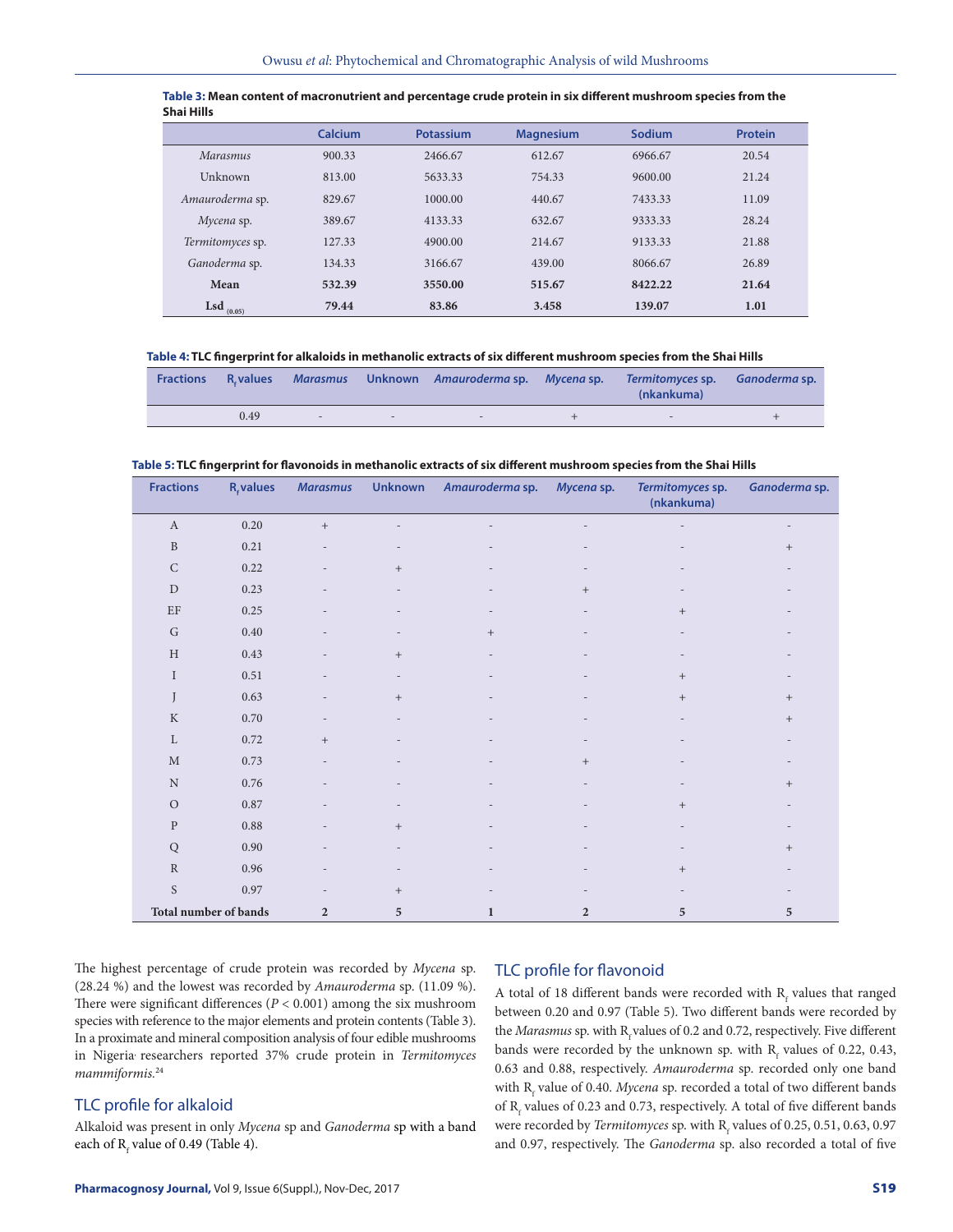| <b>Fractions</b>             | $R_{\epsilon}$ values | <b>Marasmus</b>         | <b>Unknown</b>                   | Amauroderma sp. | Mycena sp.        | Termitomyces sp.<br>(nkankuma) | Ganoderma sp.           |
|------------------------------|-----------------------|-------------------------|----------------------------------|-----------------|-------------------|--------------------------------|-------------------------|
| $\boldsymbol{A}$             | 0.16                  |                         | $\, +$                           |                 |                   |                                |                         |
| $\, {\bf B}$                 | 0.41                  |                         | $+$                              |                 | -                 |                                |                         |
| $\mathsf C$                  | 0.44                  |                         |                                  |                 | $\overline{a}$    | $+$                            |                         |
| $\mathbf D$                  | 0.59                  | $+$                     |                                  |                 |                   |                                |                         |
| $\mathbf E$                  | 0.62                  |                         |                                  |                 |                   |                                | $+$                     |
| $\rm F$                      | 0.66                  | $+$                     |                                  |                 |                   |                                |                         |
| $\mathsf G$                  | 0.68                  |                         |                                  |                 | $\qquad \qquad +$ |                                | $^{+}$                  |
| $\,$ H                       | 0.69                  |                         |                                  |                 | $\qquad \qquad +$ |                                |                         |
| $\rm I$                      | 0.71                  |                         |                                  | $^+$            |                   |                                |                         |
| J                            | 0.73                  |                         | $\begin{array}{c} + \end{array}$ |                 | -                 |                                |                         |
| $\rm K$                      | 0.78                  |                         | $\overline{\phantom{a}}$         | $+$             | $\overline{a}$    |                                |                         |
| L                            | 0.79                  |                         | $+$                              |                 |                   |                                |                         |
| $\mathbf M$                  | 0.88                  |                         |                                  |                 |                   | $+$                            |                         |
| $\mathbf N$                  | 0.94                  | $+$                     |                                  |                 | $\! +$            |                                | $^{+}$                  |
| $\mathcal{O}$                | 0.99                  | $+$                     |                                  |                 |                   |                                | $^{+}$                  |
| <b>Total number of bands</b> |                       | $\overline{\mathbf{4}}$ | 4                                | $\overline{2}$  | 3                 | $\overline{2}$                 | $\overline{\mathbf{4}}$ |

#### **Table 6: TLC fingerprint for saponins in methanolic extracts of six different mushroom species from the Shai Hills**

**Table 7: TLC fingerprint for terpenes in methanolic extracts of six different mushroom species from the Shai Hills**

| <b>Fractions</b>          | <b>R</b> , values | <b>Marasmus</b>          | <b>Unknown</b>    | Amauroderma sp. | Mycena sp.      | Termitomyces sp.         | Ganoderma sp. |
|---------------------------|-------------------|--------------------------|-------------------|-----------------|-----------------|--------------------------|---------------|
| $\boldsymbol{A}$          | 0.07              | $\overline{a}$           | $\qquad \qquad +$ | $+$             |                 | $\overline{\phantom{a}}$ |               |
| $\, {\bf B}$              | 0.10              | $^+$                     |                   |                 |                 |                          |               |
| ${\bf C}$                 | 0.11              |                          |                   |                 | $\! + \!\!\!\!$ |                          |               |
| ${\rm D}$                 | 0.13              | $\overline{\phantom{0}}$ |                   |                 |                 |                          | $^{+}$        |
| $\mathbf E$               | 0.16              |                          |                   |                 |                 | $+$                      |               |
| $\boldsymbol{\mathrm{F}}$ | 0.27              | ٠                        | $+$               |                 |                 |                          |               |
| $\mathsf G$               | 0.28              |                          |                   |                 |                 | $+$                      |               |
| H                         | 0.31              | ۰                        |                   |                 |                 |                          | $^{+}$        |
| I                         | 0.37              |                          |                   | $^{+}$          |                 |                          |               |
|                           | 0.43              |                          |                   |                 |                 |                          | $^{+}$        |
| $\rm K$                   | 0.55              |                          |                   |                 |                 | $+$                      |               |
| $\mathbf L$               | 0.56              | ۰                        | $+$               | $^{+}$          |                 |                          |               |
| $\mathbf{M}$              | 0.61              | $+$                      |                   |                 | $+$             |                          | $^+$          |
| Total number of bands     |                   | $\overline{2}$           | 3                 | 3               | $\overline{2}$  | 3                        | 4             |

different bands of  $R_c$  values of 0.21, 0.63, 0.70, 0.76 and 0.90, respectively. The band with  $R_f$  value of 0.63 was common to the unknown species, *Termitomyces* sp. and the *Ganoderma* sp.

## TLC profile for saponin

A total of 15 different bands were recorded with  $\rm R_{\rm f}$  values ranging from 0.16 to 0.99 (Table 6). Extracts of *Marasmus* sp. recorded a total of four different bands with  $R_f$  values of 0.59, 0.66, 0.94 and 0.99, respectively. A total of four different bands were recorded by extracts from the unknown sp. at  $R_f$  values of 0.16, 0.41, 0.73 and 0.79, respectively. Extracts of the *Amauroderma* sp. gave two bands with  $R_f$  values of 0.71 and 0.78, respectively. A total of three different bands were recorded by extracts from the *Mycena* sp. with  $R_f$  values of 0.68, 0.69 and 0.94, respectively. Extracts of the *Termitomyces* sp. gave a total of two different bands with Rf values of 0.44 and 0.88, respectively. The *Ganoderma* sp. extracts gave a total of four different bands with  $R_f$  values of 0.62, 0.68, 0.94 and 0.99, respectively. The band with R<sub>f</sub> value of 0.68 was common to the *Mycena* and *Ganoderma* spp. The band with the  $R_f$  value of 0.84 was common to the *Marasmus, Mycena* and *Ganoderma* spp. Similarly the band with the R<sub>f</sub> value of 0.99 was common to the *Marasmus* and *Ganoderma* spp.

## TLC profile for terpene

A total of 13 different bands were scored with  $\mathrm{R_{f}}$  values ranging between 0.07 and 0.61 (Table 7). Extracts from the Marasmus sp. recorded a total of 2 different bands with  $R_f$  values of 0.10 and 0.61, respectively. Extracts from the unknown sp. recorded a total of three different bands of  $R_f$  values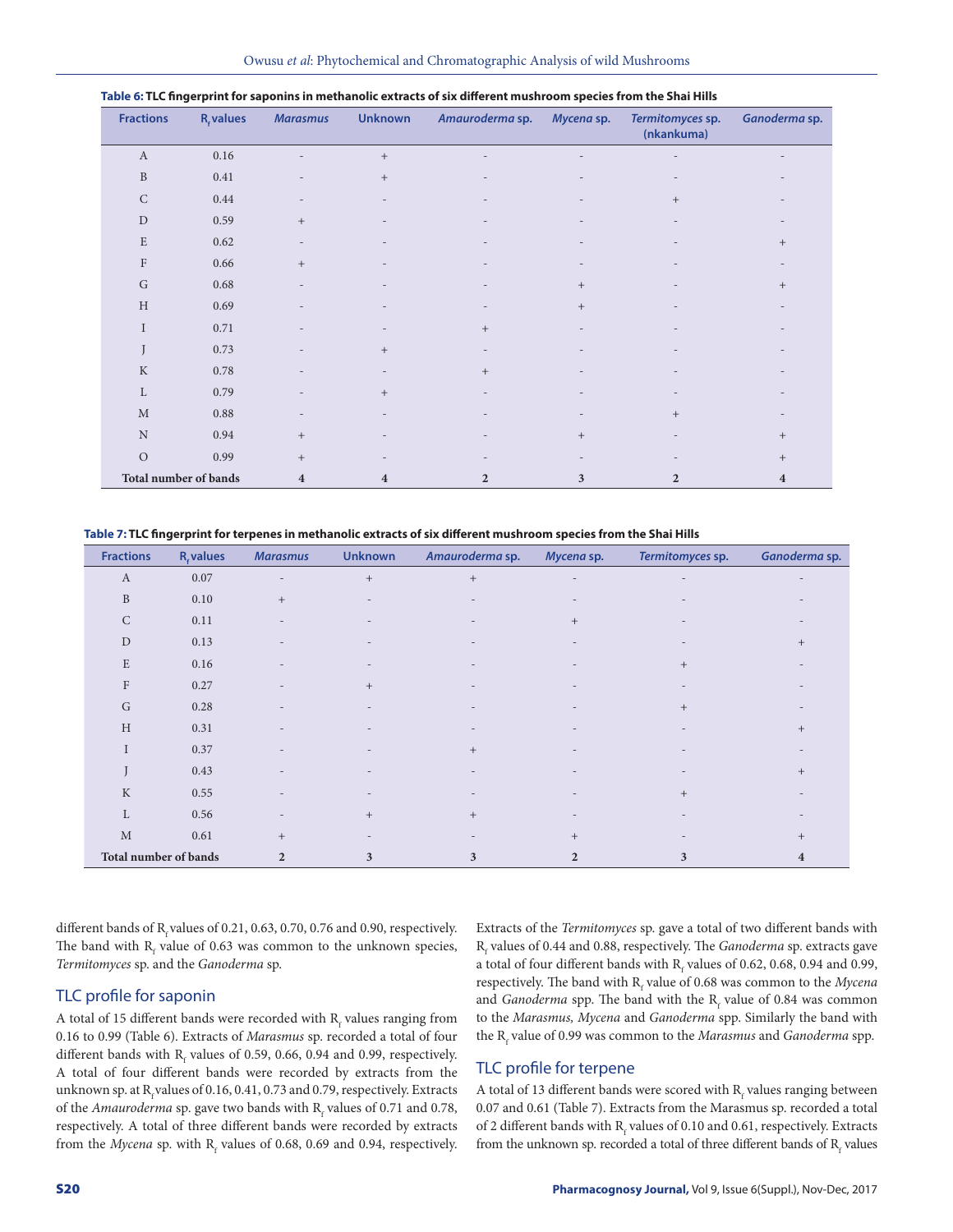of 0.07, 0.27 and 0.56, respectively. The *Amauroderma* sp. extracts gave a total of three different bands with  $R_f$  values of 0.07, 0.37 and 0.56, respectively. Extracts from the *Mycena* sp. gave a total of 2 bands with  $R_c$ values of 0.11 and 0.61, respectively. The extracts from *Termitomyces* sp recorded a total of three different bands with  $R_f$  values of 0.16, 0.28 and 0.55, respectively. The *Ganoderma* sp. extracts gave a total of four different bands with  $R_f$  values of 0.13, 0.31, 0.43 and 0.61, respectively. The bands with  $R_f$  value of 0.07 and 0.56 was common to the unknown and *Amauroderma* spp. Similarly, the band with R<sub>f</sub> value 0.61 was common to the *Mycena* and *Ganoderma* sp.

TLC profiles of mushrooms is a new area of research in Ghana. The TLC revealed the presence of single alkaloid compound which was present in only *Mycena*. The highest number of flavonoid compounds was detected in extracts of *Ganoderma* sp, *Termitomyces* and the unknown sp. concerning saponin profile the highest number of compounds were present in extracts of *Marasmus* sp. *Ganoderma* and the unknown sp. The highest number of terpene compounds was detected in extracts of *Ganoderma* sp.

## **CONCLUSION**

The antioxidant potential of the methanolic extracts of the mushroom samples in this study recorded higher values. This indicates that mushrooms have high antioxidant properties and rationalizes further investigation in the potential discovery of new natural bioactive principles from these mushrooms.

## **ACKNOWLEDGEMENT**

The authors are grateful to the office of research and innovative division of the University of Ghana for providing funds for the research.

## **CONFLICT OF INTEREST**

None

# **ABBREVIATIONS USED**

**AAS**: Atomic absorption spectrophotometric**; DPPH**: 1, 1-diphenyl-2-picrylhydrazyl; IC<sub>50</sub>: half maximal inhibitory concentration; GAE: Gallic acid equivalent**; R<sub>f</sub>**: Representative Fraction**; RUE**: Rutin equivalent**; TLC**: Thin layer chromatography.

#### **REFERENCES**

- 1. Huseyin G, Yusuf U, Yusuf T, Kenan D. Determination of mineral contents of wild-grown edible mushrooms. Food Chemistry. 2009; 113(4):1033–6
- 2. Racz, L, Papp L, Prokai B, Kovacz Z. Trace element determination in cultivated mushrooms: an investigation of manganese, nickel, and cadmium intake in cultivated mushrooms using ICP atomic emission. Microchemical Journal, 1996;54(4):444–51
- 3. Shirmila Jose G Radhamany PM. Identification and determination of antioxidant constituents of bioluminescent mushroom. Asian Pacific Journal of Tropical Biomedicine 2012;386-S391
- 4. Terpinc, P, Abramovic H. A kinetic approach for evaluation of the antioxidant activity of selected phenolic acids. *Food Chemistry*. 2010;121(2):366-71.
- 5. Orhan I, Üstün O. Determination of total phenol content, antioxidant activity and acetylcholinesterase inhibition in selected mushrooms from Turkey. *Journal of Food* Composition and Analysis. 2011;24(3):386-90.
- 6. Vaz JA, Barros L, Martins, A, Santos-Buelga C, Vasconcelos, Ferreira, ICFR. Chemical composition of wild edible mushrooms and antioxidant properties of their water soluble polysaccharidic and ethanolic fractions. Food Chem, 2011;126(2):610 – 6.
- 7. García-Lafuente A, Moro C, Villares A, Guillamón, E, Rostagno MA, D'Arrigo M. Martínez JA. Mushrooms as a source of anti-inflammatory agents. *American Journal of Community Psychology* 2011;48(2):125-41.
- 8. Nikolova M,Valyovska-Popova N, Dimitrova M, Peev .D. High-mountain Bulgarian plants – free radical scavenging activity and flavonoid composition Nikolova *et al*. *J. BioSci. Biotech.* 2014;SE/ONLINE:29-33
- 9. Mohammad A, Bhawani SA, Sharma S. Analysis of herbal products by thin-layer chromatography: a review. Int. J. Pharma Bio Sci. 2010;1(2):1-50.
- 10. Braz R, Wolf LG, Lopes GC, deMello JCP. Quality control and TLC profile data on selected plant species commonly found in the Brazilian market. Rev. Bras. Farmacogn, 2012;22(5):1111-8.
- 11. Helftmann F. Chromatography:- Fundamental and applications of chromatographic and Electrophoretic Techniques, 5th edition, Elsevier, Amsterdam, 1992;520-2
- 12. Hahn-Deinstrop, E. Applied thin layer chromatography best practice and avoidance of mistakes. Wilkey.VCH, Weinheim, Germany; 2000.
- 13. Wagner H, Bladt S, Zgainski EM. Plant drug analysis. Athin layer chromatography altlas. Springer-Verlag. Berlin Heidelberg New York Tokyo. 1984.1:309.
- 14. Roger P. Mushrooms and other Fungi of Great Britain and Europe. Irish Book Center; 1st Ed. edition 1989. ISBN-10: 0330264419
- 15. Pegler D, Spooner B. The Mushroom Identifier. 1992. Published by The Apple Press. ISBN 1-85075-361-5
- 16. Tsai SY, Huang SJ, Lo, SH, Wu TP, Lian, PY, Mau, JL. Flavour components and antioxidant properties of several cultivated mushrooms. Food Chemistry. 2009;13:(2)578–84.
- 17. Harborne JB. General procedures and measurement of total phenolics. Methods in plant biochemistry. 1989;1:1-28.
- 18. Barros L, Ferreira, MJ, Queiros B, Ferreira I, Baptista P. Total phenols, ascorbic acid, betacarotene and lycopene in Portuguese wild edible mushrooms and their antioxidant activities. Food Chemistry*.* 2007;103(2):413-9.
- 19. Hamzah RU, Jigam AA, Makun HM, Egwim EC. Phytochemical screening and antioxidant activity of methanolic extract of selected wild edible Nigerian mushrooms. Asian Pac J Trop Dis 2014;4:153-7
- 20. Turkekul I, Elmastas M, Tuzen M. Determination of iron, copper, manganese, zinc, lead, and cadmium in mushroom samples from Tokat, Turkey. Food Chemistry. 2004;84(3):389-92.
- 21. Isılog˘lu M, Yilmaz F, Merdivan M. Concentrations of trace elements in wild edible mushrooms. Food Chemistry. 2001;73(2):163–75.
- 22. Tuzen, M. Determination of heavy metals in soil, mushroom and plant samples by atomic absorption spectrometry. Micro chemical Journal. 2000;74(3):289–97.
- 23. Soylak, M, Saracoglu, S, Tuzen, M, Mendil, D. Determination of trace metals in mushroom samples from Kayseri, Turkey. Food Chemistry. 2005;92(4):649–52
- 24. Adejumo, TO. Awosanya, OB. Proximate and mineral composition of four edible mushroom species from South Western Nigeria African. *Journal of Biotechnology*. 2005;10(10):1084-8